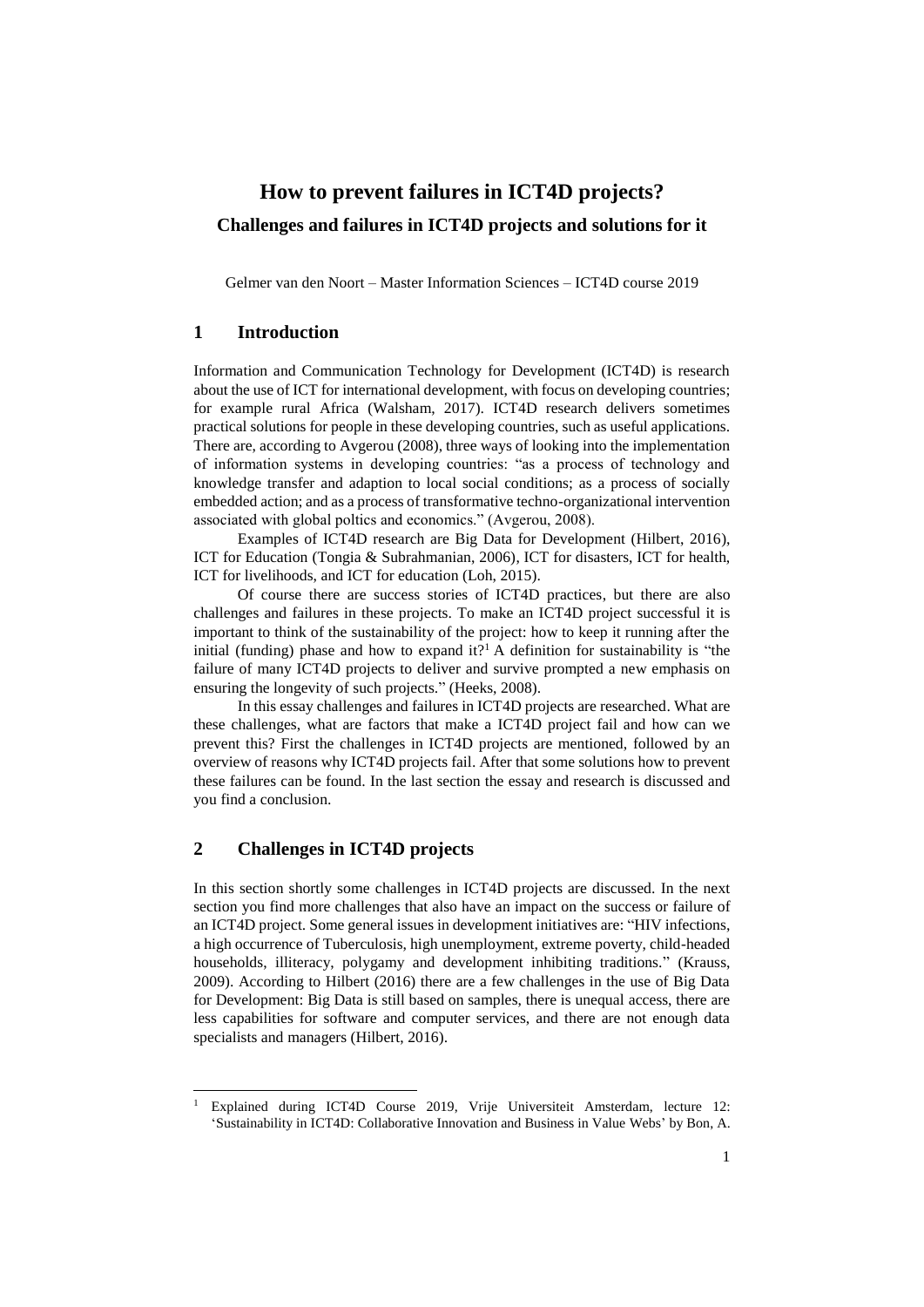### **3 Failures in ICT4D projects**

In this section an overview is given why ICT4D projects fail. These factors are based on literature and earlier research. This is not an exhausting list, but a small contribution and a set-up for future research, as also explained in the discussion section of this essay.

Reasons why ICT4D projects fail or factors that influence the success of an ICT4D project are, in random order:

- #01 It is difficult to find skilled ICT staff (Avgerou, 2008; Tongia  $\&$ Subrahmanian, 2006)
- #02 The IT skills and knowledge in IT of local people is not enough (Krauss, 2009)
- #03 Collaboration with the users is not close enough (Harris, 2016; Krauss, 2009; Qureshi, 2015)
- #04 "Incomplete assessment of the problem being solved and the metrics used to evaluate solutions." (Tongia & Subrahmanian, 2006)
- #05 Programs are not financial sustainable (Tongia & Subrahmanian, 2006)
- #06 Shortfalls in power (Tongia & Subrahmanian, 2006)
- #07 Limited financial resources (Avgerou, 2008)
- #08 "Ignorance of lifecycle costs, or total costs of ownership." (Tongia & Subrahmanian, 2006)
- #09 Researchers focus too much on specialised projects who are less accessible to a larger audience. Also too much focus on "citation rates and impact factor" (Qureshi, 2015).
- #10 Limited availability of technology (Avgerou, 2008)
- #11 "No understanding of the ecosystem in which ICT solutions are to be applied." (Tongia & Subrahmanian, 2006)

## **4 Prevention of failures**

In this section a few solutions for these challenges and to prevent the failures are mentioned. The mobile phone is for example an useful technology to use in development countries, because they are easy to use, financial beneficial (you can use a prepaid card), also usable by illiterates and non-educated people and usable with less infrastructure (Tongia & Subrahmanian, 2006).

In the previous section Harris (2016), Krauss (2009), and Qureshi (2015) mentioned that collaboration with the users is not close enough. An important solution for this is giving local people the responsibility for the system and create engagement (Harris, 2016). These local people can also train users of the system and create trust (Tongia & Subrahmanian, 2006), so the system become more sustainable then. Krauss (2009) underlines the importance of "community gatekeepers, building relationships, community ownership, participation and respecting local customs and protocol." (Krauss, 2009)

Despite ICT4D research and projects in the past were successful, there was not enough effort to learn from these successes and to document success stories (Krishna & Madon, 2003). That could be an useful lesson. Another approach is asking users and other stakeholders for feedback and quickly modify these feedback into the project (Tongia & Subrahmanian, 2006).

An useful strategy for ICT4D projects is to make sure that designs are sufficiently aligned to local realities (design), that you use the strengths of multiple actors (governance), and that you keep the project sustainable (Heeks & Molla, 2009).